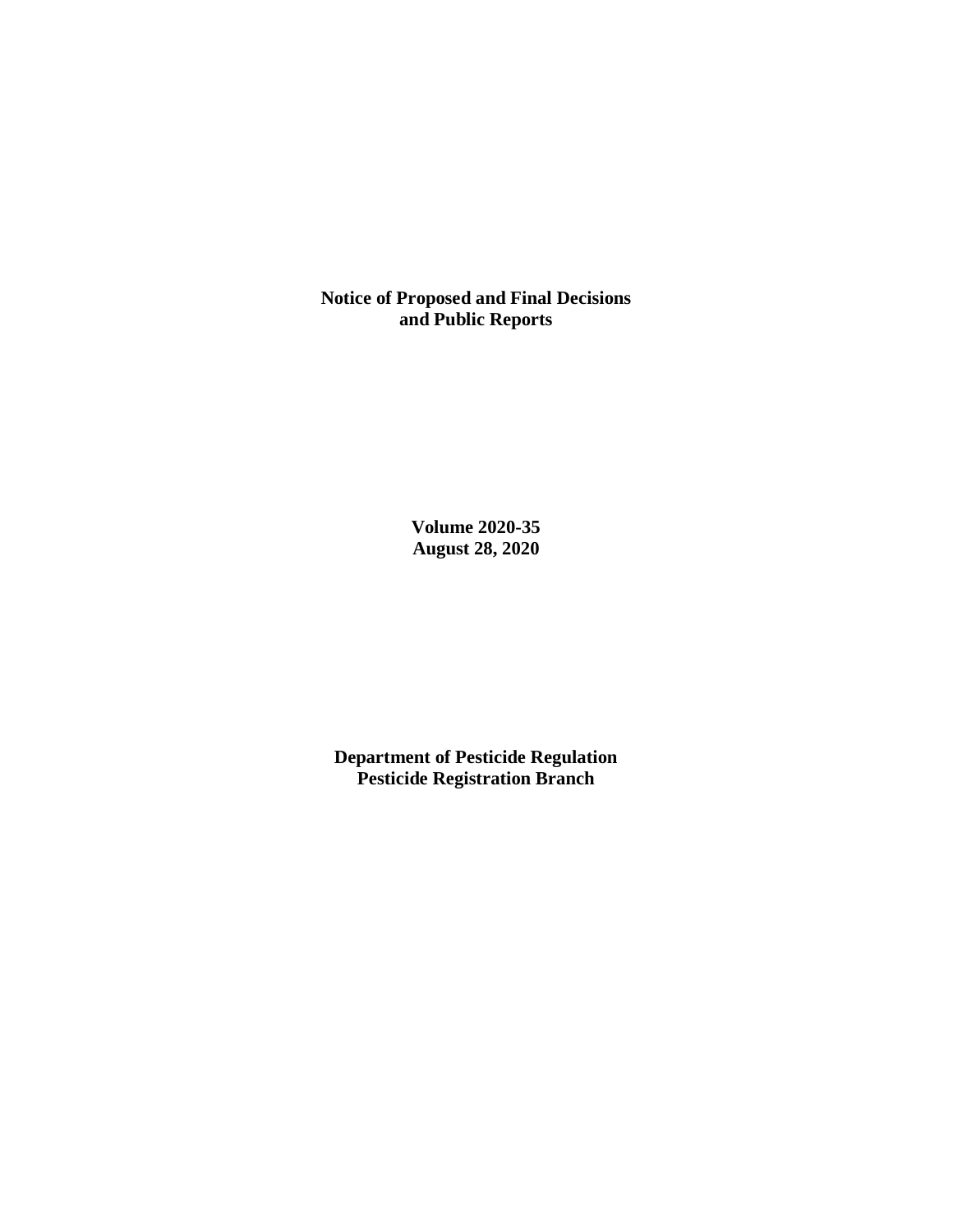### COMMENT PERIOD ENDS SEPTEMBER 27, 2020

# **NOTICE OF FINAL DECISIONS TO REGISTER PESTICIDE PRODUCTS AND WRITTEN EVALUATION**

Pursuant to Title 3, California Code of Regulations section 6255, the Director of the Department of Pesticide Regulation (DPR), files this Notice of Final Decisions to Register Pesticide Products with the Secretary of the Resources Agency for posting. This notice must remain posted for a period of 30 days for public inspection. Between the time DPR posts a proposed registration decision for public comment and DPR makes a final decision regarding the product, nonsignificant changes may be made to the product label (e.g., revising the product name, changing a master label to an end-use marketing label, correcting typographical errors). If the changes are not significant, DPR will not re-notice the product for public review and comment. However, if significant changes are made to the product label that substantially affect DPR's analysis on direct or indirect significant adverse environmental or human health impacts that can reasonably be expected to occur from the proposed decision, DPR will re-notice the product label for public review and comment.

In addition, for any product that is posted proposed to register as a conditional registration, the registrant may address the conditions of registration by providing the appropriate data or modifying the product label (e.g., remove use site, add "not for use in California" to a use site) during the posting period. If the registrant adequately addresses the conditions of registration during the posting period and the resulting change to the product label is not significant such that DPR must re-post the product label for review and public comment, DPR will post the product below, but will no longer have a "conditional" designation by the registration type.

For information about submitting a request for any documents related to this notice, please visit [https://www.cdpr.ca.gov/public\\_r.htm.](https://www.cdpr.ca.gov/public_r.htm)

To view the public report that was issued when the product was proposed for registration, click on the hyperlinked Tracking Number for the product.

*Tracking Number with hyperlink to public report – (EPA Registration Number) Applicant / Brand Name*

[293209](https://www.cdpr.ca.gov/docs/registration/nod/public_reports/293209.pdf) - (74681 - 2) BLUE WATER MARINE PAINT COPPER SHIELD 45 USE: ANTI-FOULANT(MARINE) - FOR THE CONTROL OF BARNACLES, ALGAE, AND HYDROIDS ON FIBERGLASS, WOOD, AND STEEL BOAT BOTTOMS IN SALT AND FRESH WATER TYPE: SECTION 3 REGISTRATION - ACTIVE INGREDIENT(S): COPPER OXIDE (OUS) CAS NUMBER(S): 1317-39-1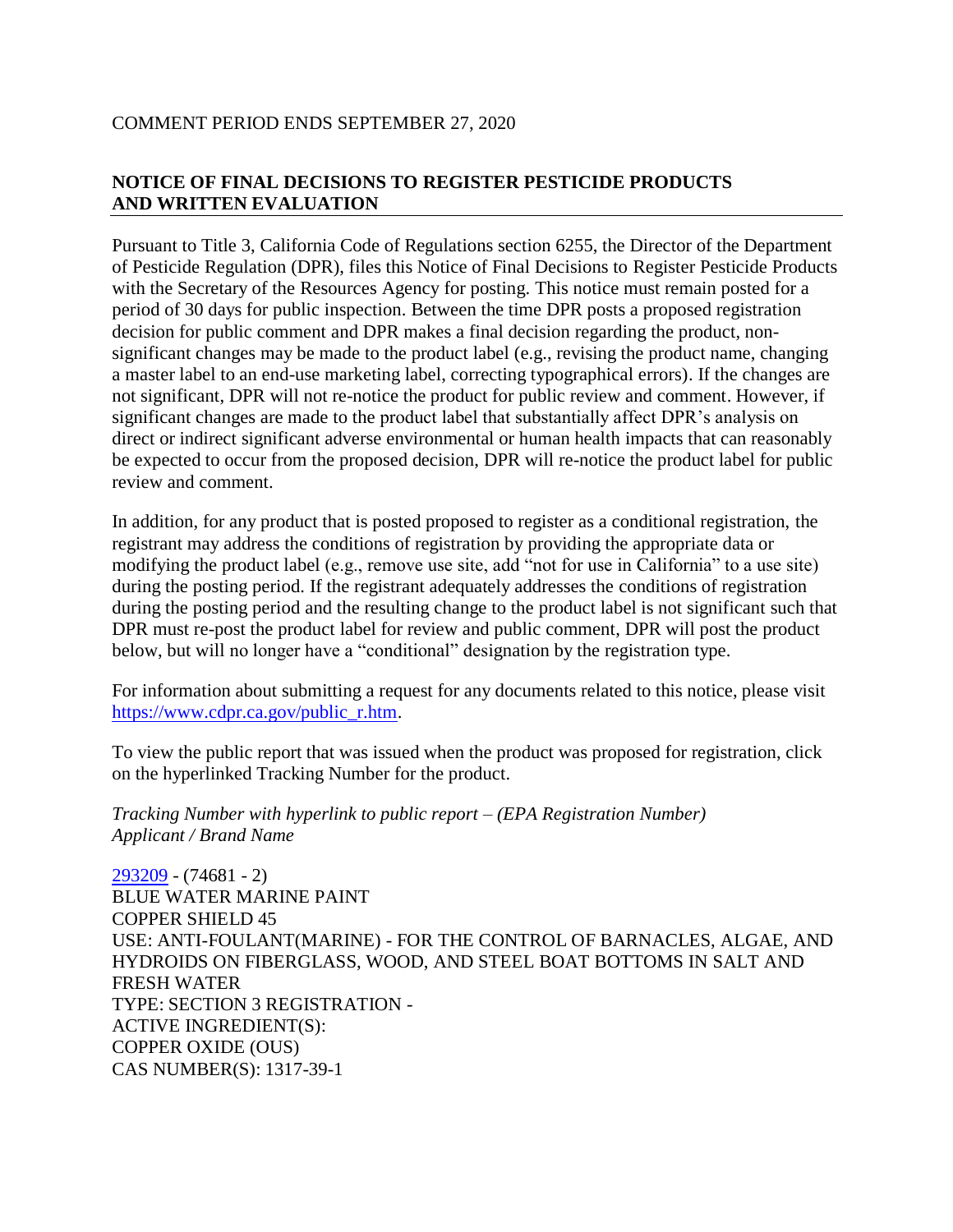**Notice of Final Decisions to Register (Continued) Page 2**

#### [291713](https://www.cdpr.ca.gov/docs/registration/nod/public_reports/291713.pdf) - (67619 - 32)

CLOROX PROFESSIONAL PRODUCTS COMPANY CLOROX COMMERCIAL SOLUTIONS CLOROX GERMICIDAL BLEACH USE: DISINFECTANT - FOR THE CONTROL OF ORGANISMS SUCH AS ESCHERICHIA COLI, STAPHYLOCOCCUS AUREUS, AND SALMONELLA ENTERICA ON HARD, NON-POROUS SURFACES SUCH AS GARBAGE CANS, DIAPER PAILS, AND TOILET BOWLS IN SITES SUCH AS HOSPITALS, KITCHENS, BATHROOMS, NURSERIES, SICK ROOMS, AND EATING ESTABLISHMENTS TYPE: SECTION 3 LABEL AMENDMENT - TO INCLUDE "SERVICE BULLETINS" THAT PROVIDE ADDITIONAL DIRECTIONS FOR USE ACTIVE INGREDIENT(S): SODIUM HYPOCHLORITE CAS NUMBER(S): 7681-52-9

[291727](https://www.cdpr.ca.gov/docs/registration/nod/public_reports/291727.pdf) - (62719 - 73) DOW AGROSCIENCES LLC **STINGER** USE: HERBICIDE - FOR THE CONTROL OF WEEDS SUCH AS CLOVER, DANDELIONS, AND KNAPWEED IN CROPS SUCH AS BARLEY, OATS, FIELD CORN, GARDEN BEET, ALFALFA, AND POTATOES TYPE: SECTION 3 LABEL AMENDMENT - TO ADD USE ON STONE FRUIT; AND TO UPDATE THE MODE OF ACTION TABLE, STORAGE AND DISPOSAL SECTION, AND WARRANTY STATEMENT ACTIVE INGREDIENT(S): CLOPYRALID, MONOETHANOLAMINE SALT CAS NUMBER(S): 57754-85-5

[293638](https://www.cdpr.ca.gov/docs/registration/nod/public_reports/293638.pdf) - (2693 - 119) INTERNATIONAL PAINT LLC ULTRA-KOTE USE: ANTI-FOULANT(MARINE) - FOR USE IN ANTIFOULING PERFORMANCE ON SURFACES SUCH AS FIBERGLASS, WOOD, PROPERLY PRIMED STEEL, AND LEAD ON BOATS TYPE: SECTION 3 REGISTRATION - ACTIVE INGREDIENT(S): COPPER OXIDE (OUS) CAS NUMBER(S): 1317-39-1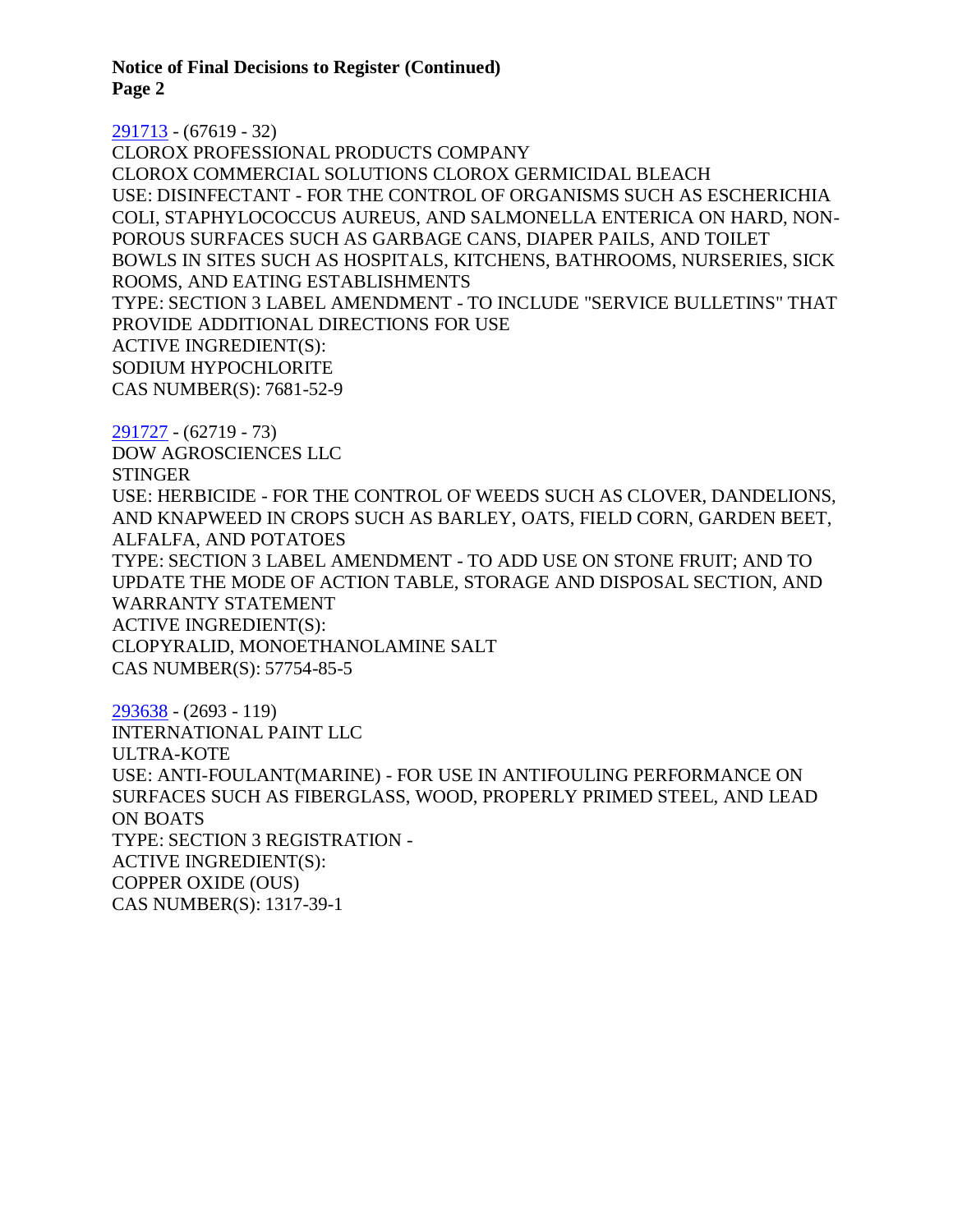**Notice of Final Decisions to Register (Continued) Page 3**

[292040](https://www.cdpr.ca.gov/docs/registration/nod/public_reports/292040.pdf) - (67262 - 46) RECREATIONAL WATER PRODUCTS, INC. D/B/A RECREATIONAL WATER **PRODUCTS** MASTER LABEL - T-0072 USE: ALGAECIDE, BACTERICIDE, DISINFECTANT - FOR THE CONTROL OF BACTERIA AND GREEN, MUSTARD, AND BLACK POOL ALGAE IN SWIMMING POOLS TYPE: SECTION 3 REGISTRATION - ACTIVE INGREDIENT(S): SODIUM DICHLORO-S-TRIAZINETRIONE DIHYDRATE CAS NUMBER(S): 51580-86-0

[294469](https://www.cdpr.ca.gov/docs/registration/nod/public_reports/294469.pdf) - (67071 - 48) THOR GMBH C/O THOR SPECIALTIES, INC. ACTICIDE M10 USE: ANTIMICROBIAL, BACTERICIDE, DISINFECTANT, FUNGICIDE - FOR THE CONTROL OF BACTERIA AND FUNGI IN PRODUCTS SUCH AS POLYMER LATTICES, PAINTS, COATINGS, INKS, METAL WORKING FLUIDS, AND MINERAL SLURRIES TYPE: SECTION 3 LABEL AMENDMENT - TO ADD USE IN PET LITTER ACTIVE INGREDIENT(S): 2-METHYL-4-ISOTHIAZOLIN-3-ONE CAS NUMBER(S): 2682-20-4

## **Written Evaluation**

Pursuant to Title 3, California Code of Regulations section 6254, this notice includes a written evaluation of significant environmental points raised in comments submitted during the review and comment period required by Title 3, California Code of Regulations section 6253 for any of the products listed above.

### **DPR received no comments on the above listed products.**

Tulio Macedo

 Tulio Macedo, Chief Pesticide Registration Branch 08/28/2020

Dated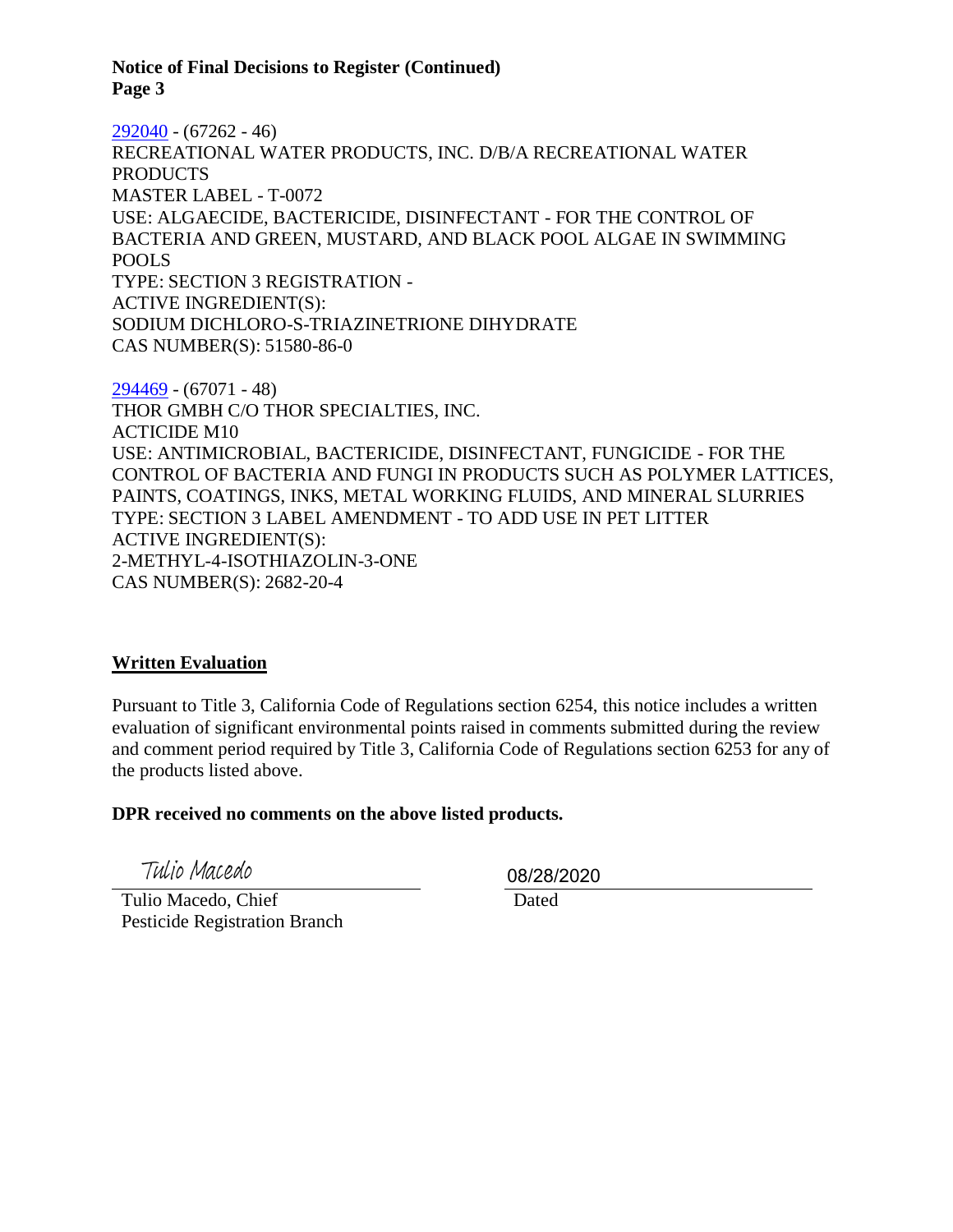## COMMENT PERIOD ENDS SEPTEMBER 27, 2020

# **NOTICE OF FINAL DECISIONS TO DENY PESTICIDE PRODUCTS**

Pursuant to Title 3, California Code of Regulations section 6255, the Director of the Department of Pesticide Regulation (DPR) files this Notice of Final Decisions to Deny Pesticide Products with the Secretary of the Resources Agency for posting. Unless specified, the reason for denial is that the required data was not submitted, was determined to be inadequate, or there was a likelihood of a significant adverse environmental effect anticipated from the use of these products in a manner consistent with its label. This action will not have a significant adverse impact on the environment. This notice must remain posted for a period of 30 days for public inspection. For information about submitting a request for any documents related to this notice, please visit [https://www.cdpr.ca.gov/public\\_r.htm.](https://www.cdpr.ca.gov/public_r.htm)

*Tracking Number – (EPA Registration Number) Applicant Brand Name*

292996 - (53053 - 27) INDUSCO, LTD. ENVIROSYSTEMS PROSHIELD 3651 D USE: DISINFECTANT - FOR THE CONTROL OF ORGANISMS SUCH AS SALMONELLA CHOLERAESUIS, STAPHYLOCOCCUS AUREUS, AND PSEUDOMONAS AERUGINOSA IN SITES SUCH AS IN HOMES, OFFICES, SCHOOLS, UNIVERSITIES, DAYCARE CENTERS, AND CHURCHES TYPE: SECTION 3 REGISTRATION - ACTIVE INGREDIENT(S): 3-(TRIMETHOXYSILYL) PROPYLDIMETHYLOCTADECYL AMMONIUM CHLORIDE ALKYL (50%C14, 40%C12, 10%C16) DIMETHYLBENZYL AMMONIUM CHLORIDE DIDECYL DIMETHYL AMMONIUM CHLORIDE DIOCTYL DIMETHYL AMMONIUM CHLORIDE OCTYL DECYL DIMETHYL AMMONIUM CHLORIDE CAS NUMBER(S): 27668-52-6 , 63449-41-2 , 68424-85-1 , 126851-24-9 , 154765-32-9 , 7173- 51-5 , 5538-94-3 , 32426-11-2